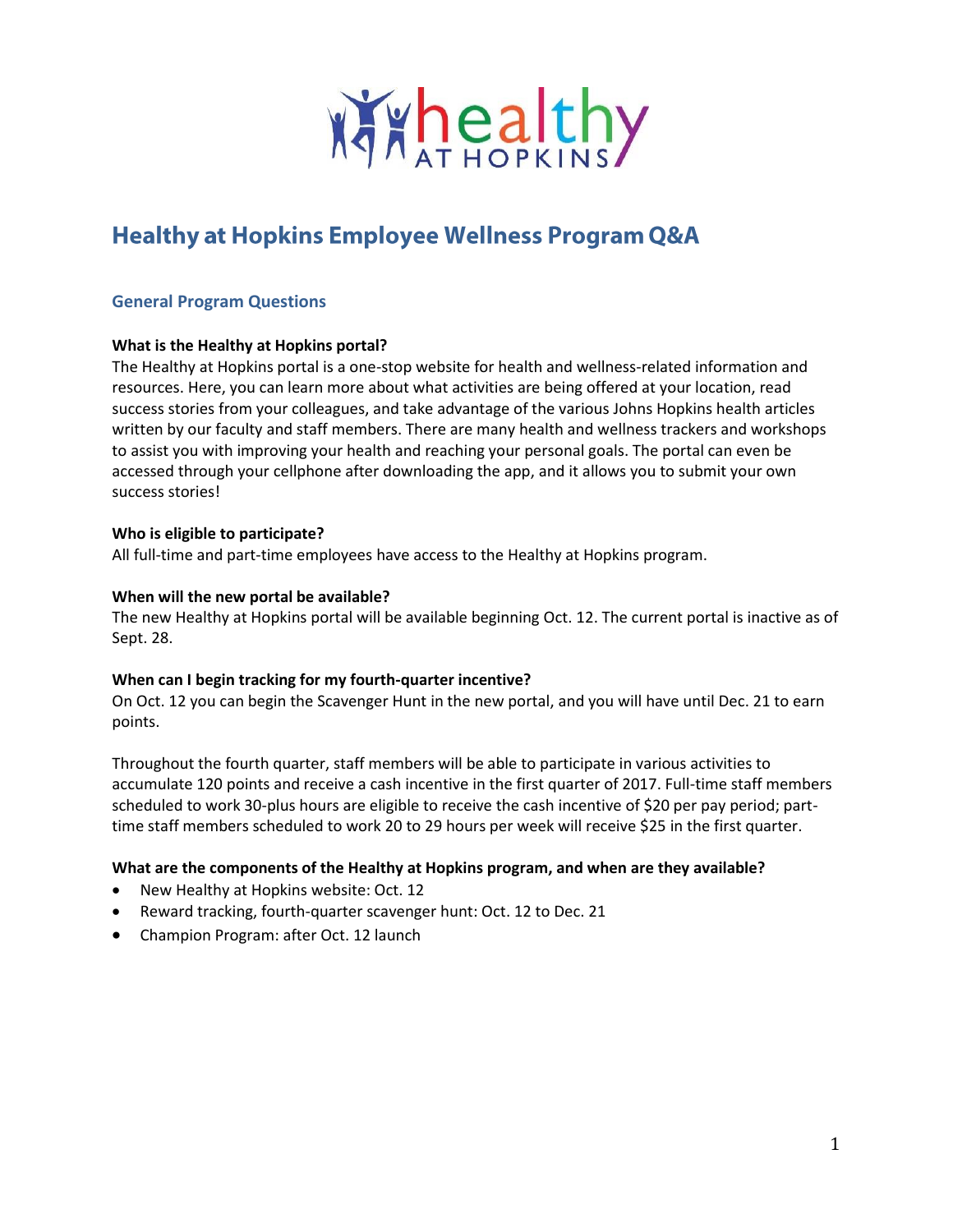## **Healthy at Hopkins Portal Questions**

#### **How do I access the new portal for the first time?**

Simply visit your My Johns Hopkins Portal (my.jh.edu) and select the Healthy at Hopkins button located on the home page. Once you get to the registration page, create a username (JHED ID), create a password, and fill in your personal information.



#### **How do I access the new portal for subsequent log-ins?**

For subsequent log-ins, you will be able to use single sign-on and won't need to utilize your username (JHED ID) and password to access the portal. To log in with single sign-on, select the Healthy at Hopkins button on the My Johns Hopkins Portal (my.jh.edu) to go directly to your dashboard.



The new Healthy at Hopkins portal button will also be located under the "Staff" tab in the Johns Hopkins Hospital Resources section in place of the previous website.

You can also log in without visiting the My Johns Hopkins Portal by visiting healthyathopkins.org. You will be required to enter your username (JHED ID) and password to access the site.

#### **What is available on the new portal?**

- A new quarterly rewards program
- Integration of data with wearable devices and mobile apps
- Access to an extensive library of Johns Hopkins Medicine health information
- Tracking tools for meal planning and nutrition, exercise, and other activities
- Health logs for blood glucose, blood pressure, cholesterol, heart rate and body weight measurement
- Employee testimonials and success stories
- Messages from your leaders
- Information on on-site programs/services
- A personal health assessment
- Online workshops and webinars
- Tips for meal planning, healthy recipes and nutrition information
- Wellness challenges